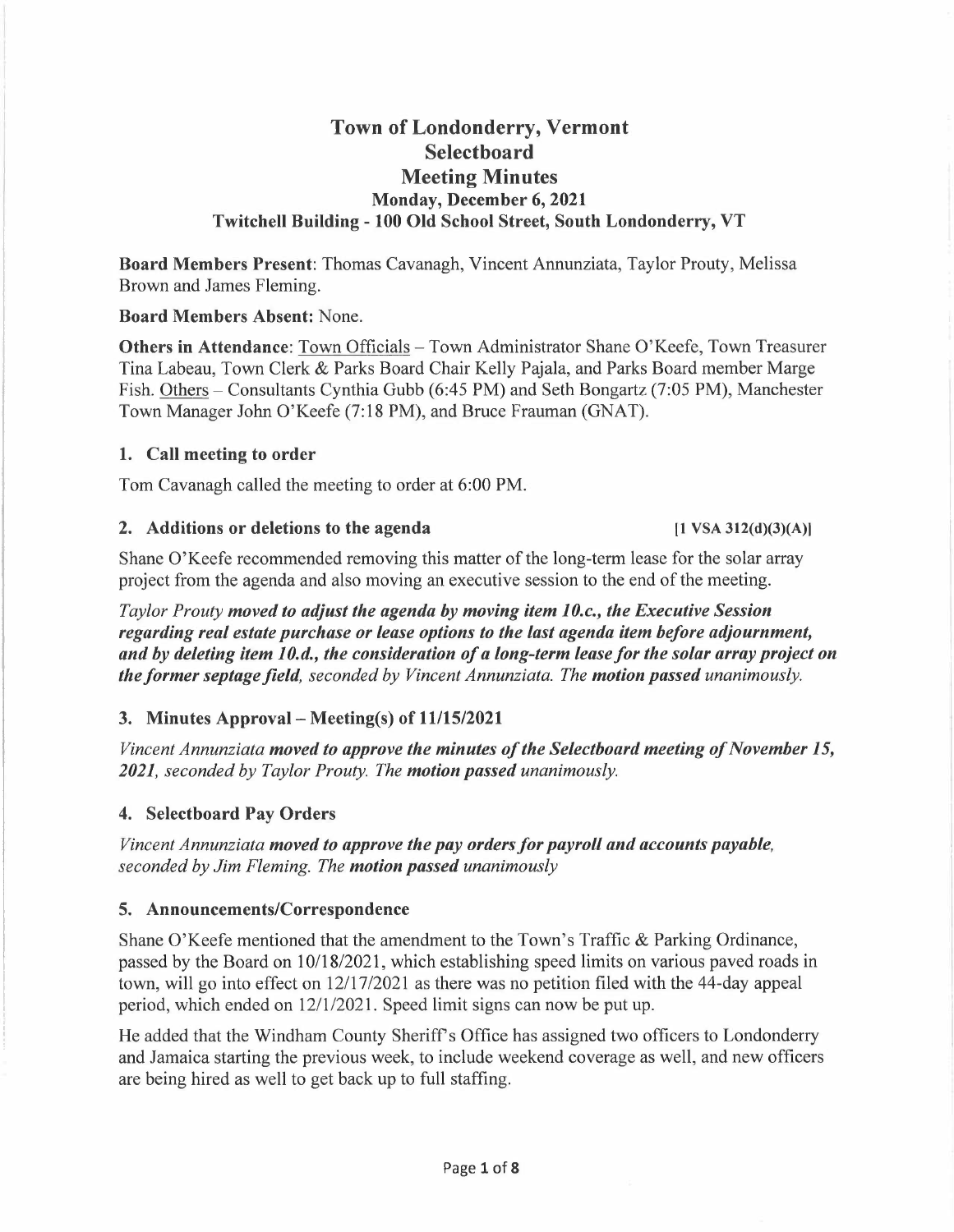It was noted that Gary Barton agreed to handle annual preventive maintenance for the Town Garage HVAC unit.

The Town Administrator stated that the Town has applied for priority listing through the Agency of Natural Resources Clean Water State Revolving Fund for the north and south villages for future water and wastewater grants. This is for this year's priority list, he added, and another priority list application round will come up in a few months. At the next Board meeting the draft water-wastewater study will be presented as will a proposal for additional planning work, the cost of which will covered by the State of Vermont.

He again mentioned that there remain two vacancies on the Energy Committee, and one for an alternate position on the Development Review Board, which are all being advertised.

Shane O'Keefe noted correspondence included in the Board's meeting packet was as follows:

- A notice of a 12/15/2021 DRB hearing on an application for subdivision of land across VT Route 100 across from the Transfer Station from Curtis and Mary Merrill. He asked Bord members to let him know if there are any concerns that he can bring to the DRB.
- A letter of thanks dated 11/16/2021, from Neighborhood Connections for the Town's annual appropriation.
- The Windham County Sheriff's report for October 2021.
- The Town's signed letter of support for the Okemo Valley Regional Chamber of Commerce's recreational funding application, dated 12/15/2021

Tina Labeau mentioned that Transfer Station tickets for 2022 are now on sale.

### **6. Visitors and Concerned Citizens**

None.

### **7. Town Officials Business**

### **a. Parks Board - Discuss future parks projects**

Kelly Pajala reviewed a handout with the Board that covers the FY2023 budget and projects proposed for the coming year, noting that the budgeted items would generally be the same, subject to some inflation due to conditions, and some infrastructure improvements would be addressed this year.

The budget proposes that all Town parks property be mowed and plowed by a contractor instead of the Town Road Crew.

She mentioned projects proposed be paid from fundraising and dedicated non-tax funds such as the Pingree Park Fund (\$5,500 balance), the Memorial Park Fund (\$32,462 balance), and the Riverside Park Fund (\$81,029 balance). Projects include a multi-use recreation space at Pingree Park instead of the pump track approved a few years back, pond treatment/aeration and a small storage shed at Memorial Park, and general improvements to Buxton Park.

Pajala spoke at length about the proposed multi-use recreation space, to include skateboarding and biking, and mentioned that fundraising and grants of about \$30,000 would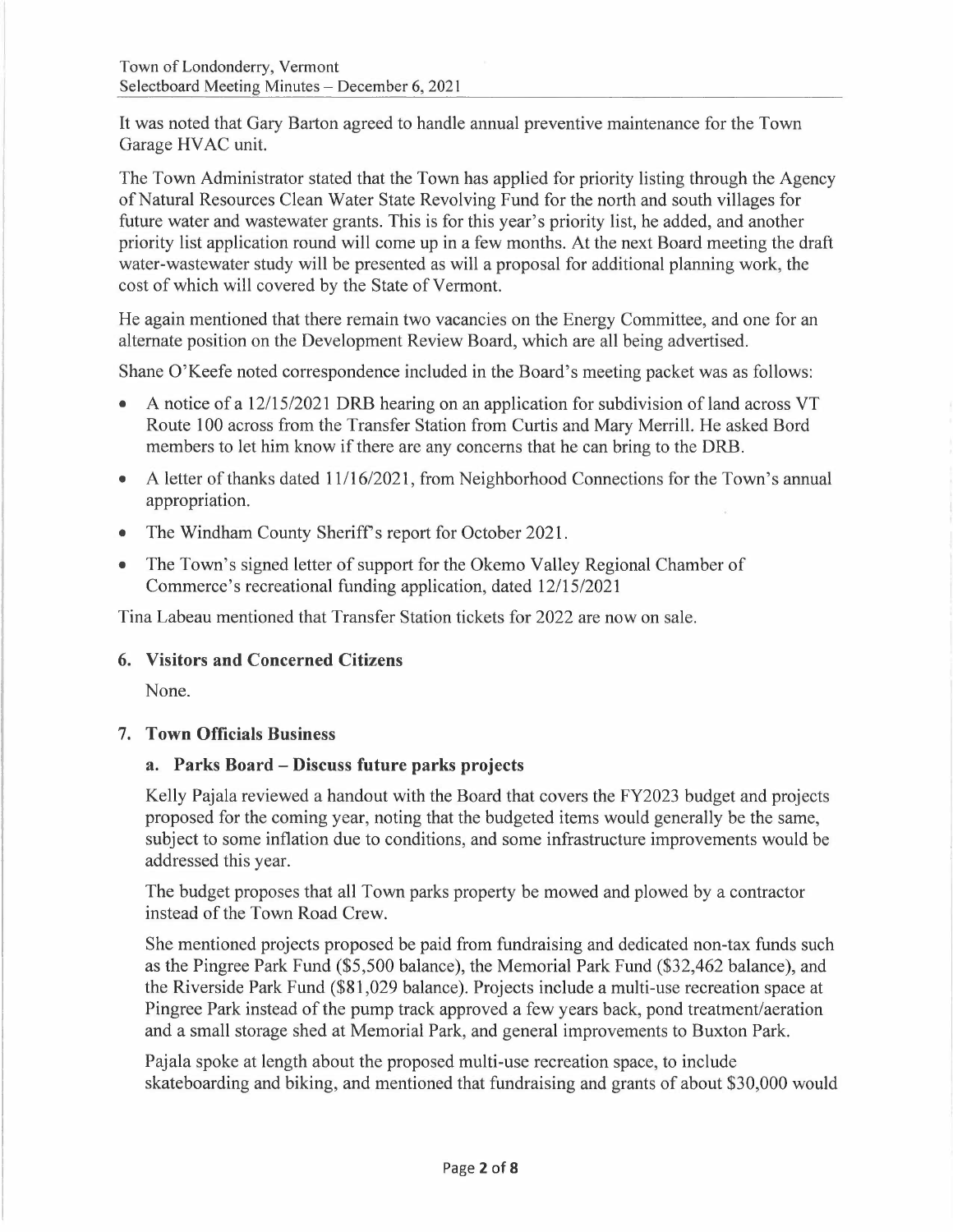be necessary for initial design and site work, The entire cost of the facility would be several hundred thousand dollars, she added.

Pajala and Fish spoke about a parks usage survey recently sent out to the community with over 100 responses so far, and will keep the survey open for a few more weeks.

### **8. Transfer Station/Solid Waste Management**

### **a. Updates**

Labeau mentioned that there might be an applicant for the part-time Sunday position.

### **9. Roads and Bridges**

### **a. Updates**

Taylor Prouty noted the following usage for the month of November 2021:

 $Salt-63$  tons  $Sand-129$  yards

Fuel (gallons): Vehicles  $-670.8$ , Town Office Generator  $- 0$ , Transfer Station  $- 70$ 

He mentioned that the grader repair work was done at the Highway Garage instead of up in Williston, and it's back on the road. And the 2016 International truck is off the road being repaired.

Prouty noted that lighting fixtures in the Town Garage need replacement, and Shane O'Keefe mentioned that he believed that Gary Barton would be handling that in December along with the HV AC work.

Shane O'Keefe mentioned that all but one item sold at the recent auction of surplus items in the cold storage building have been removed by the purchasers. He mentioned that surplus street name signs stored in the shed should also be sold off, and he'll come back to the Board with a plan for that.

## **b. Access Permit 2021-08 - Haven Hill Road, Parcel 043003.000 (Veech)**

Taylor Prouty mentioned that this permit was for a temporary logging access, and he saw no reason not to grant the permit, noting that the location would be put back to the way it is now after the logging operation.

*Jim Fleming moved to approve access permit application No. 2021-08, submitted by Jock Harvey for temporary access for logging purposes only onto parcel #043003.000, located on Haven Hill Road, seconded by Taylor Prouty. The motion passed unanimously.* 

## **10. Old Business**

## a. Discussion of use of funds from the American Rescue Plan Act (ARPA)

Shane O'Keefe noted that the Town had not received any new ARPA funding requests or inquiries since the last meeting. Labeau mentioned that she received information on use of ARPA funds for emergency operations and possibly other Town Office improvements.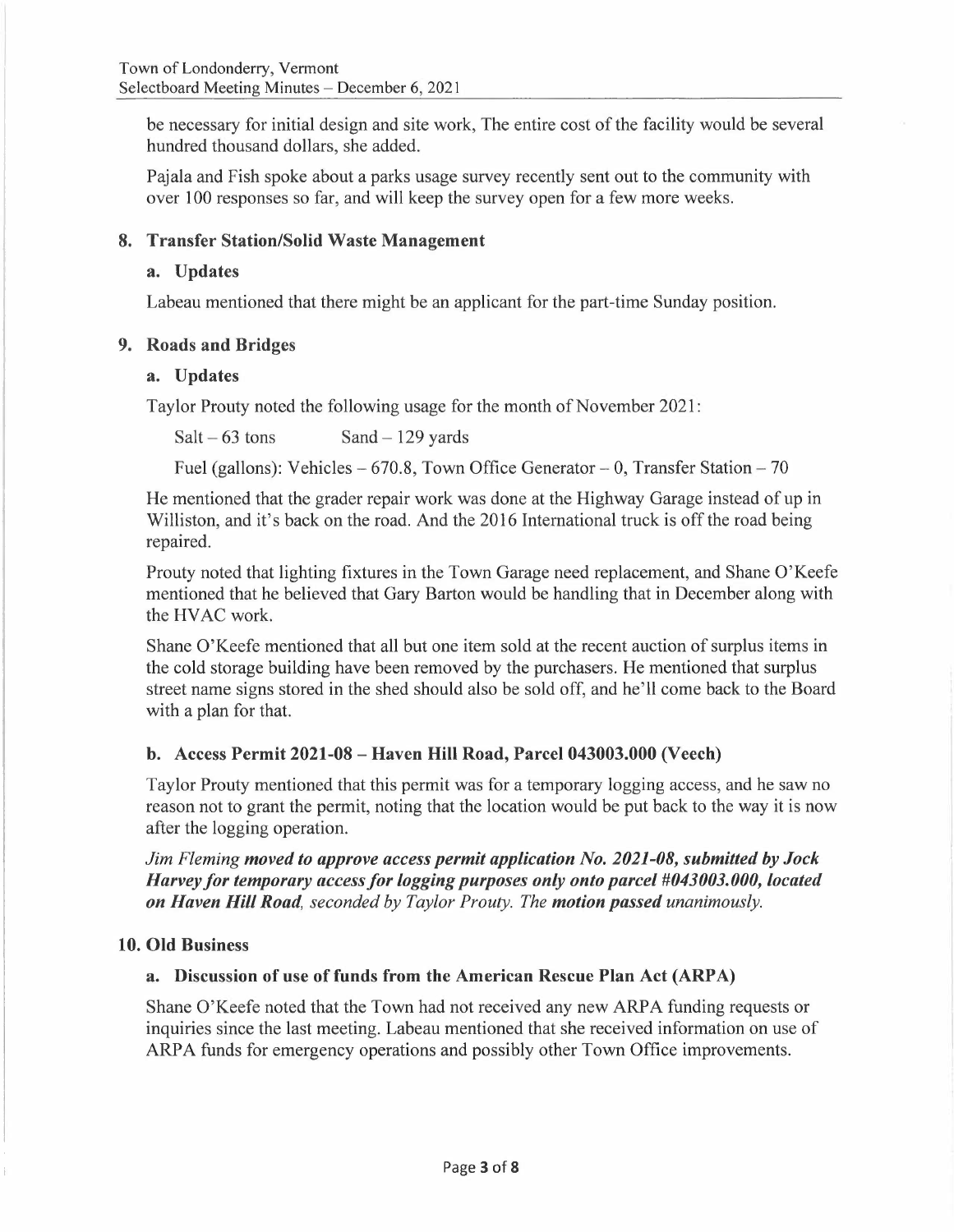### **b. Town Office Renovation Project - Discuss bond vote**

Shane O'Keefe briefed the Board on the project and provided the Board with a synopsis of previous decisions on this matter, noting that on 12/7/2020 the Board voted to *"rescind the Board's May 18, 2020 decision to schedule a bond vote for the Town Office renovations for the March 2021 Town Meeting, and instead hold off on scheduling such a bond vote until a later date".* He explained that if the Board wished to pursue the bond at the annual Town Meeting in March, the time to begin consideration is now due to bond sequence requirements.

He noted that construction costs have escalated and the original project cost of  $\sim$ \$950,000 is probably now as high as \$1.3 million, though funding opportunities for some of the project will allow the bond to possibly remain under \$1 million. Options for the Board he explained would be to vote to hold the bond vote at the 2022 Town Meeting, a special Town Meeting thereafter, the 2023 Town Meeting or not at all. He noted that there is no expiration of project bonding authority once approved by the Voters, so a project approved this next year can wait some time for the optimal time to bid and bond.

Cavanagh stated that he felt that waiting a year would allow the Town to get better construction pricing, and that using existing building reserve funds to address some immediate building repair and cleanup needs could also lower the project cost. Prouty added that waiting may allow the Town to better qualify parts of the project for federal funding.

Shane O'Keefe mentioned that immediate building needs include fixing the building's side entry to the Clerk and Treasurer's office, to include roofing, carpentry and insulation, and basement cleanup and exterior painting, all of which can be done next spring.

He added that bond rates are low, which could offset to some degree the increase in construction costs.

Melissa Brown agreed that getting some of the smaller work done ahead of a bond made good sense, and on the idea delaying execution of a bond after it is approved, she mentioned that residents would likely have an expectation that the funds would be spent.

The consensus of the Board was to hold off on setting a bond vote and to instead raise the issue again for discussion next October.

### **11. New Business**

### **a. Presentation on the proposed Northshire Community Field House**

The scheduled presenters were not in attendance. There was brief discussion about the project based on the information provided to the Board. Cavanagh mentioned that while the project budget suggests that the project is seeking \$628,000 from the Town, with a 2.1% bond the cost would actually be \$879,120. This comes to \$6.98/year per \$100,000 of assessed value. There was little support for the project expressed by Board members.

It was decided to move on with the meeting agenda.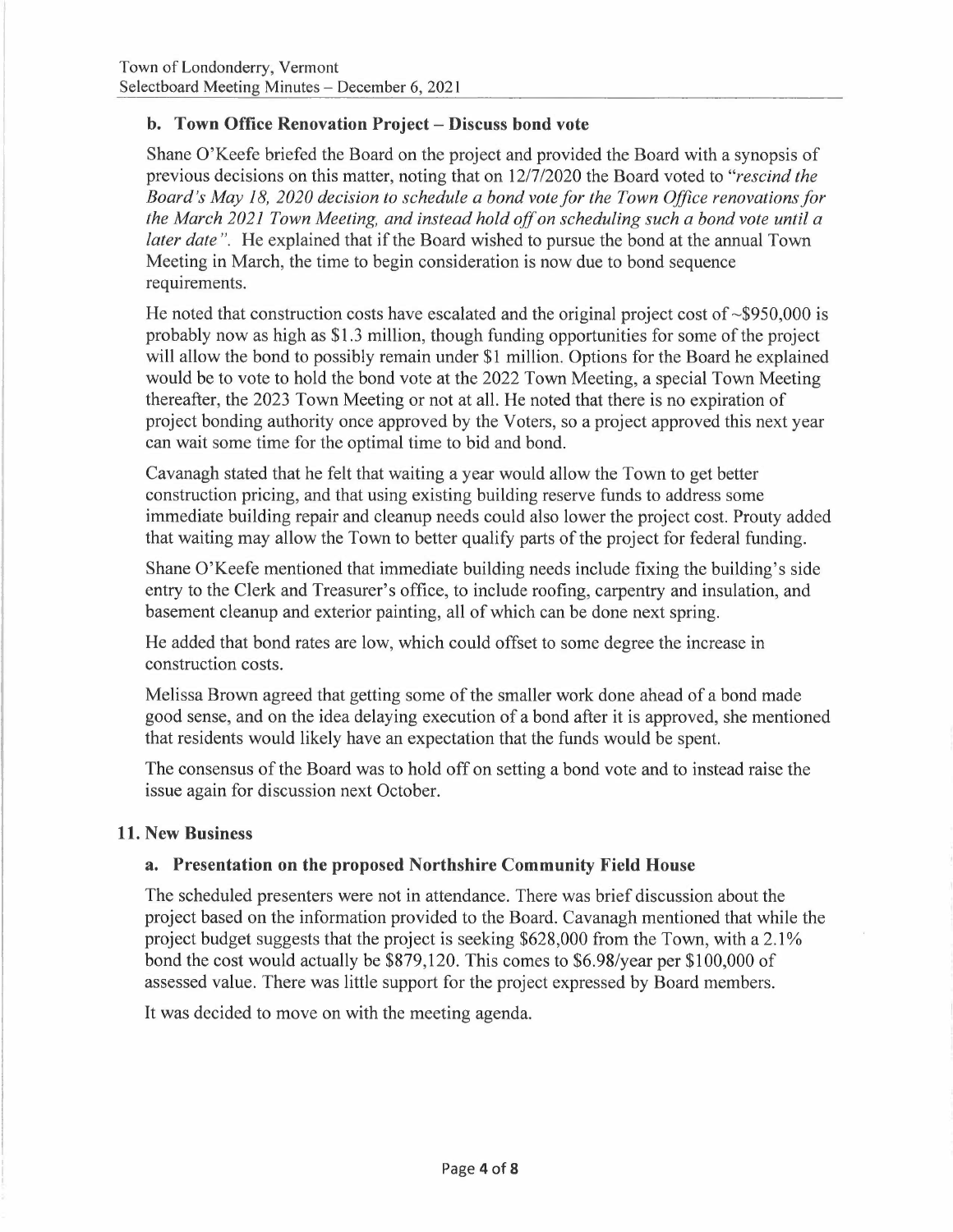### **b. Consider sale of Town-owned property - Parcel 101001.000 [24 VSA 1061]**

Shane O'Keefe raised the idea of selling a parcel of Town owned property acquired through tax deed to get in back on the tax rolls. He noted that the agenda mistakenly indicated that the subject property is parcel  $#101001.000$ , when it should have read  $#103001.000$ . He added that it is an undersized lot for zoning purposes and unable to support any development, and should be sold subject to the condition that it conveyed to one of the four abutting property owners and that it be merged with the abutting lot for tax and zoning purposes. He also informed the Board that Town Treasurer Tina Labeau is an abutting property owner and for the sake of transparency the property should be sold by way of sealed bid opened publicly by the Board. O'Keefe mentioned the notice and procedure requirements of 10 V.S.A Section 1061.

There was discussion of other surplus Town-owned properties that could be sold. The Board briefly discussed establishing a minimum bid and the consensus was that it should be \$2,500.

*Taylor Prouty moved to authorize the Town Administrator to solicit sealed bids for the sale of the Town-owned property known as parcel #103001.000 for consideration by the Selectboard, such sale to be conditioned on merger for tax and zoning purposes with an abutting property, and further subject to all applicable provisions of Title 24 V.S.A. Section 1061, seconded by Jim Fleming. The motion passed unanimously.* 

#### **c. Appoint Forest Fire Warden position [10 VSA 2641(a)]**

Cavanagh noted the recent passing of Forest Fire Warden Jim Twitchell, and Shane O'Keefe mentioned that he had spoken with Jim's son Melvin, who presently serves as Deputy Forest Fire Warden, and he states he would be honored to be appointed to fill the vacancy. It was noted that the term extends only to 6/30/2022, after which time a new appointment must be made.

*Taylor Prouty moved to appoint Melvin Twitchell as the Town's Forest Fire Warden subject to concurrence by the Commissioner of the Vermont Department of Forest, Parks and Recreation pursuant to Title 10 V.S.A. Section 2641(a), seconded by Vincent Annunziata. The motion passed unanimously.* 

### **d. Consider participation in the National Opioid settlement**

The Board reviewed documents related to the national opioid settlement, whereas several entities have settled litigation and will make payments to participating states and municipalities throughout the country. Shane O'Keefe mentioned that Town is eligible for  $\sim$ \$240/year for years 1-10 and  $\sim$ \$170/year for years 11-18, all of which must be spent on . eligible drug-prevention activities, and he suggested that the funds could go to The Collaborative. If the Town does not participate the funds will go to the State of Vermont, which has similar spending restrictions.

There was discussion about whether it is worth the long-term administrative effort it will take. There was interest in keeping the funds local instead of releasing it to the State.

## *Jim Fleming moved that the Town of Londonderry opt in to and participate in the national opioid settlements as described by the Vermont Attorney General's Office, and authorize*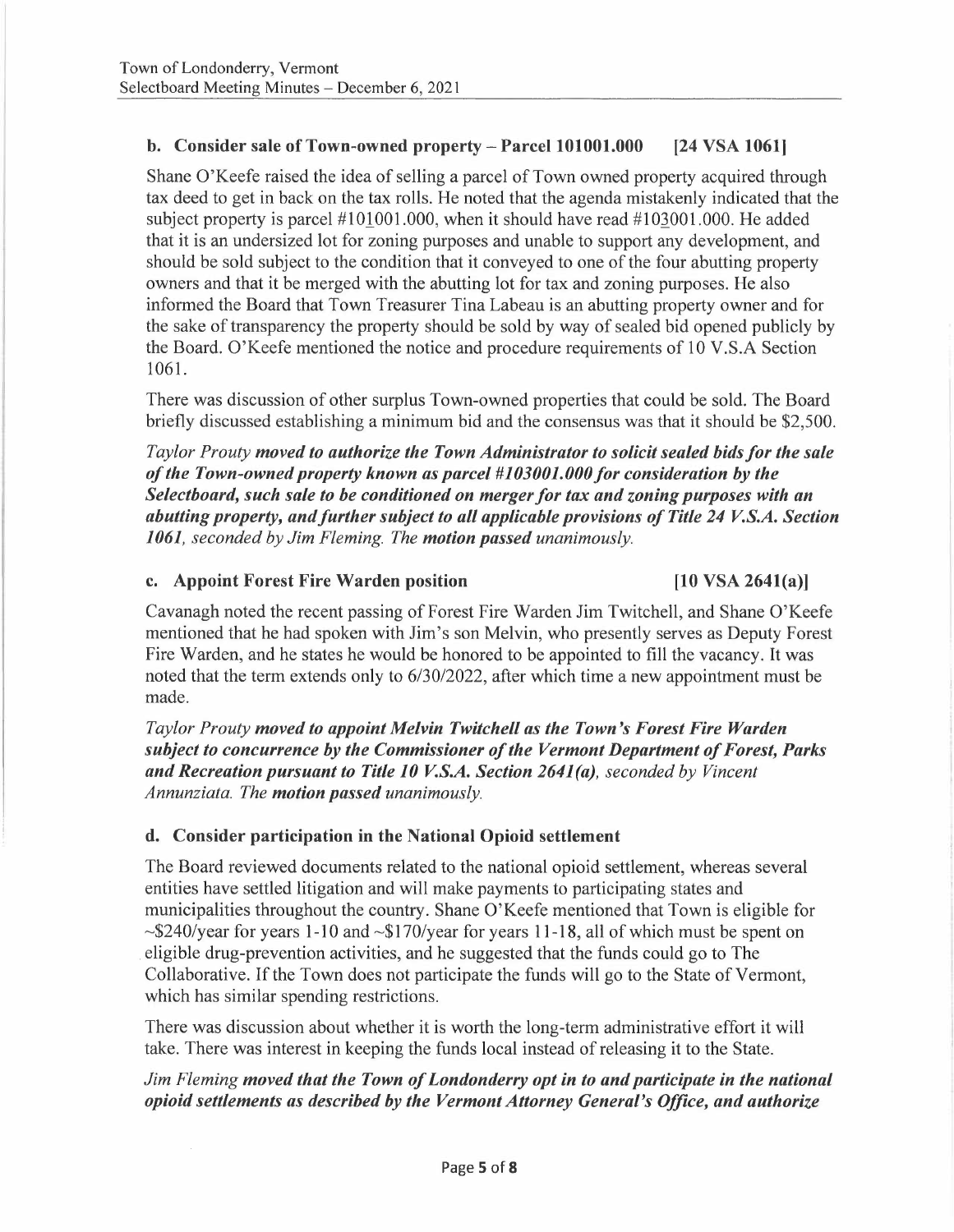*the Town Administrator to execute any documents necessary to ensure this participation, seconded by Vincent Annunziata. The motion passed unanimously.* 

### **e. Executive Session - The appointment or employment or evaluation of a public officer or employee per 1 V.S.A. 313 (a)(3)**

*Taylor Prouty moved to move to enter executive session to consider the evaluation of a Town employee, pursuant to Title 1 V.S.A. Section 313(a)(3), and invite the Town Clerk and Town Treasurer to attend the executive session, seconded by Vincent Annunziata. The motion passed unanimously.* 

The Board entered executive session at 6:59 PM, and came out of executive session at 7:09 PM.

## **f. Consider employee compensation matter**

*Jim Fleming moved to adjust the hourly rate of pay for Bonnie Cobb to \$17. 00, effective this pay period, seconded by Vincent Annunziata. The motion passed unanimously.* 

### **a. Presentation on the proposed Northshire Community Field House**

Consultants Cindy Gubb and Seth Bongartz,,and Manchester Town Manager John O'Keefe, gave a presentation on the proposed Northshire Community Field House on behalf of the Right Track Foundation, Inc., which is a philanthropic foundation of the Drunsic family. Gubb mentioned that the Field House would be located at the existing Dana L. Thompson Recreation Park in Manchester, and the project has been in the works for approximately 2 years. The presentation included a detailed explanation of the proposed building plans, uses and programming opportunities, and provided as follows:

Focus areas of the facility: Facility that serves a multi-town footprint. Promote health, fitness and social interaction across town lines. Diverse programming for all age groups. After-school, weekend, vacation weeks, summer programs for youth. Leagues, clubs, and other activities. Building lifetime habits of healthy living.

Other benefits are: Enhances the vitality of the entire region. Recruitment asset for local businesses. Additional asset to our local schools. Attraction for our lodging properties.

Field House Facts: Approximately 67,000 square feet. Solar panels. Energy efficient building (VT Commercial Building Energy Standards). Central location with easy access. Convenient parking to building. Access to sewer & water. No cost for land. Minimal infrastructure needed.

Field House amenities: Three multi-use courts which can be configured for basketball, volleyball, pickleball, indoor soccer, Futsal (indoor soccer). Dedicated pickleball court. State-of-the-art 45 foot climbing tower. 200-meter indoor track with indoor track & field. Batting cage for baseball practice. Fitness area with cardio deck and weight machines. Locker rooms for team sports. Multipurpose rooms for activities and programs.

Operating Strategy: Town of Manchester will own the Field House. Executive Director oversees Rec Park & Field House. Nonprofit board oversight. Self-sustaining operating budget. Operating costs covered by memberships, court usage fees, facility rentals, tournament fees, equipment rentals, sales. Energy efficient design reduces operating costs.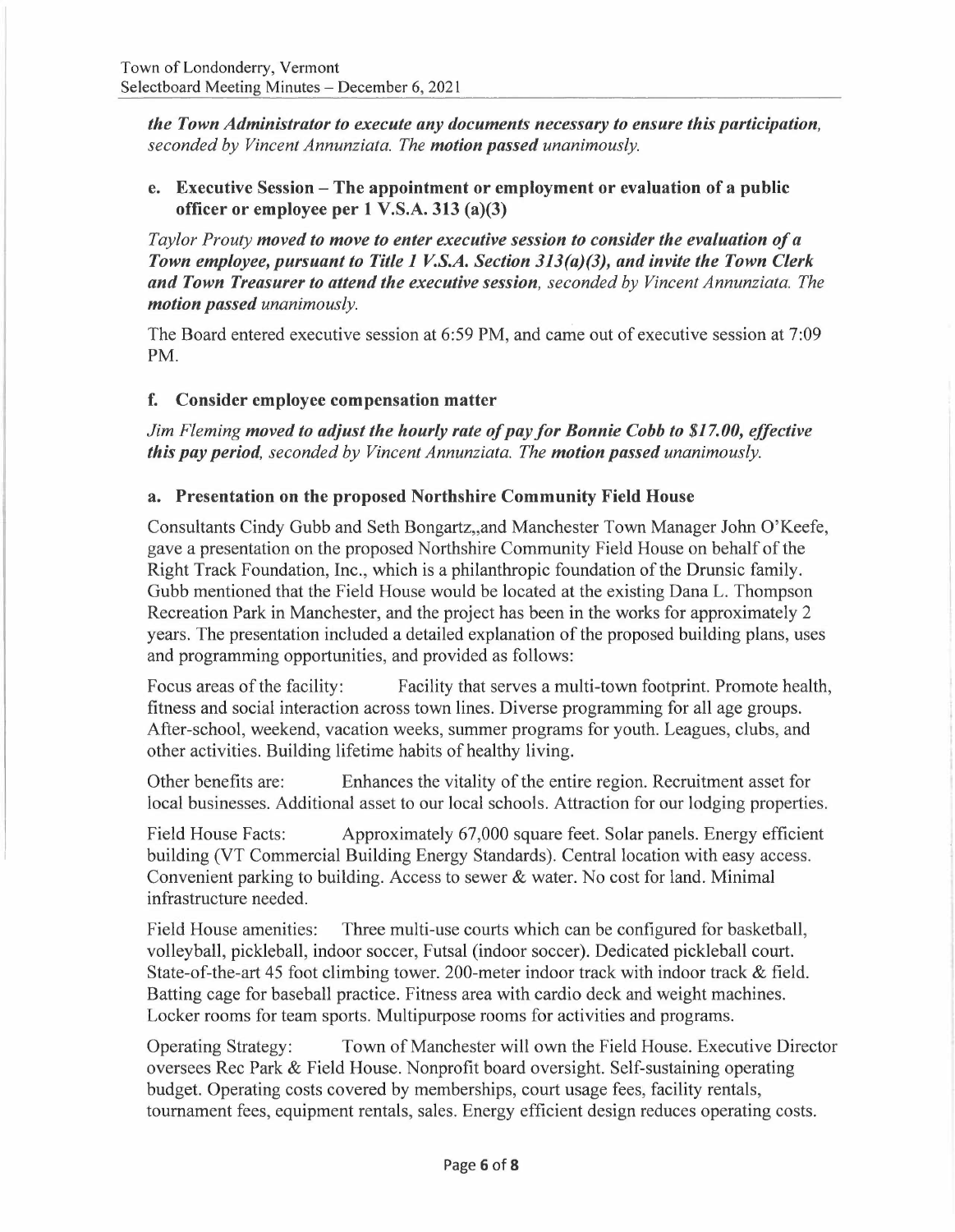Excess income to fund capital reserve, scholarship. Guarantee for breakeven operating budget for 5 years.

Financing the Field House:

- Cost of construction: \$13.25 million.
- Financed through public and private investors: Right Track Foundation \$3 million committed & Town of Manchester - \$3 million (through public approval process)
- Balance of \$7.25 million: One-time capital contributions from mountain & valley towns; Business contributions; and Private donors.

Participating Towns = Partners: Towns that contribute to the capital costs are partners in perpetuity.

- No annual contribution
- One representative on Field House nonprofit board

"Community Field House Partners" access resident rates:

- Resident memberships:  $$125$  single/ $$200$  couple/ $$250$  family, Students:  $6 13$  $$20/year, 14 - 19 $50/year$
- Nonresident memberships:  $$375 \text{ single}/$500 \text{ couple}/$750 \text{ family}$ , Students:  $6 13$  $$120/year, 14-19 $200/year$
- Residents have priority for memberships, reservation times; nonresidents memberships based on availability

Timeline: Town meeting March 2022 – Advisory votes in towns within footprint of market area to approve further consideration. Spring/summer 2022 - Bond vote to approve capital contribution to Field House. Private fundraising ongoing. Construction late summer/fall of 2022 when funding is in place or pledged

Bongartz explained the methodology for municipal contributions. According to the proposed funding plan the cost to the Town of Londonderry would be \$628,050, which at a 2.1% bond interest would cost it \$29,304 per year, which translates to \$6.98 per \$100 of property value for taxpayers. Cavanagh reiterated that the overall cost to the Town, with interest, would be \$879,120.

There was considerable back-and-forth between the presenters and the Board. Annunziata inquired about possibilities for provision of childcare at the facility. In response to an inquiry on the cost of ballots for the bond vote, it Bongartz suggested that bond votes could take place during the November 2022 election. Discussion took place about project viability if town's do not participate.

The presenters recommended that the Board include the following non-binding article to the annual Town Meeting warning: *"Shall the voters indicate support for the concept of a*  regional fieldhouse at the Dana Thompson Recreation Park in Manchester, with the *understanding that towns would participate in its construction costs under a formula based on a combination of grand list, population and distance, in exchange for a special use status for those who live or own a second home in the Town of Londonderry. This article is advisory in nature and does not bind the town to further action."*